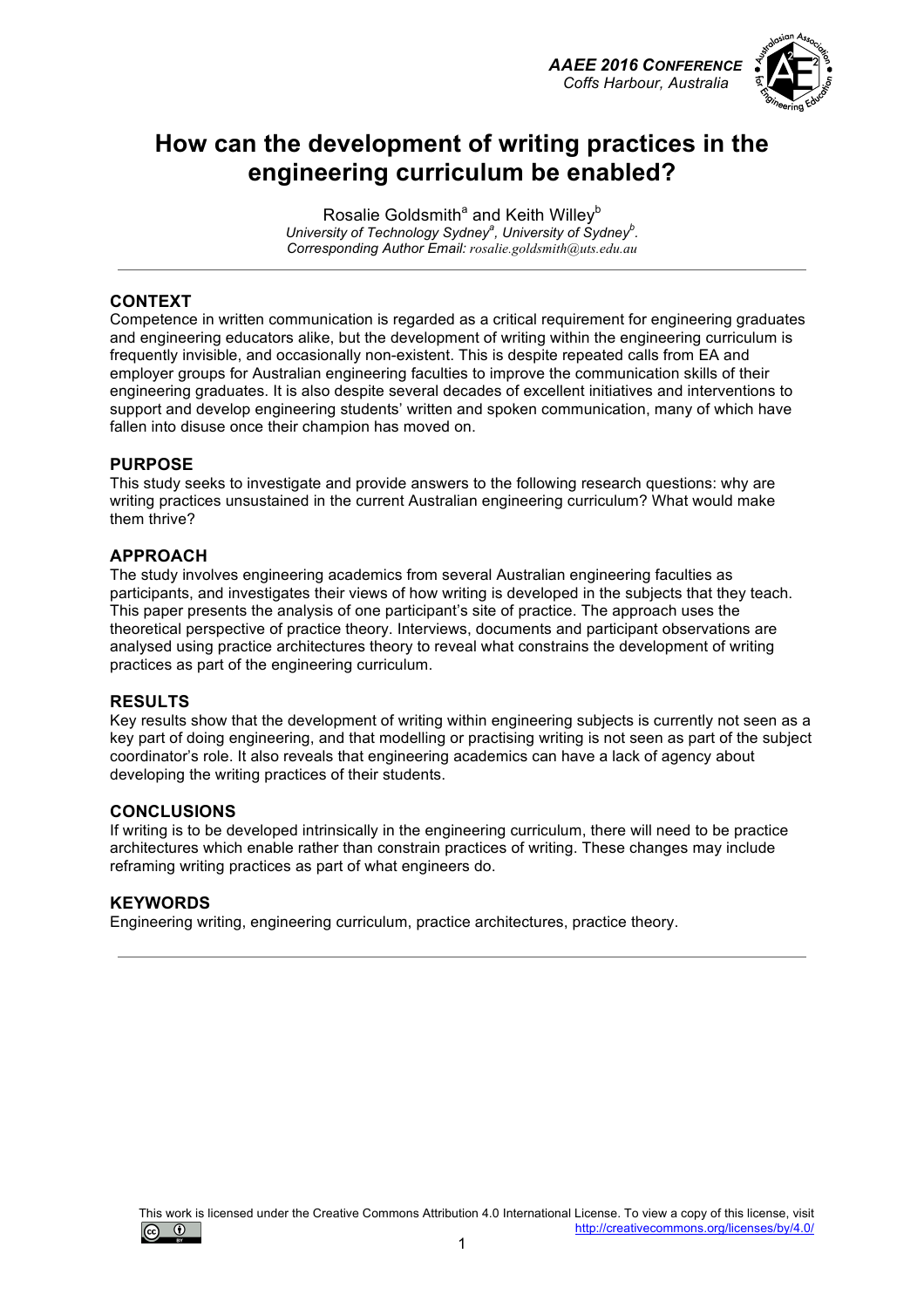### **Context**

According to Australian engineering faculty graduate attributes and Engineers Australia competencies, the attainment of written (and spoken) communication skills in engineering students is an intended outcome of the Australian engineering curriculum (EA 2013). Employers certainly expect engineering graduates to be proficient communicators:

*Employers expect recent [engineering] graduates to be able to communicate clearly and professionally. The expected abilities for communicating clearly include using correct spelling and grammar most of the time; being concise; giving sufficient explanation; and giving clear, high-level overviews* (Ruff & Carter, 2015, p.138).

However, it is difficult to ascertain where written communication skills are developed within the curriculum, even with a close examination of subject outlines or by mapping graduate attributes. Such investigations can reveal where writing does or does not take place, but may not indicate how writing in the context of the subject is practised, nor how the subject coordinator sees writing. Such a lack of visibility demonstrates a perceived lack of value for these skills. As Charles Bazerman notes, "What is not institutionally visible does not count" (Bazerman 2003); he is referring to the lack of visibility of writing in the American education context, but similar claims could be made about writing in the Australian engineering curriculum. The invisibility is perhaps greater here.

A partial explanation for the invisibility of writing in the engineering curriculum can be found in the rationalist view of writing which prevails both in engineering and in the broader university curriculum. This sees language as transparent and value-free, and is based on "the assumption that students learn a neutral, transparent medium in order to learn an epistemologically transparent message" (Turner 1999, p.158). The view of language as a neutral medium also supposes that all discourses will be unproblematically acquired under normal circumstances. This perspective regards language (writing) as purely a means of conveying the content, with the implication that problems with writing are caused by defects in the writer's understanding or logic (Turner, 1999), not by student writers being unfamiliar with the language of the discipline in which they are learning to participate.

The social practices or socio-cultural view of writing challenges the rationalist view and sees writing as a situated social and cultural practice, where people learn to write by participating in meaningful literacy practices (Ivanic 2004; Lea & Street 1998; Lillis, 2008; Turner 2004; 2011). As the term suggests, *writing as a social practice* is embedded in the context in which the writing takes place, and people "learn implicitly by participating in socially situated literacy events which fulfil social goals which are relevant and meaningful to them" (Ivanic 2004, p. 235), and underpins many initiatives that seek to develop writing in engineering.

When these two views of writing are contrasted it becomes easier to see why the rationalist view of writing holds sway over the engineering curriculum; it sees writing as a vehicle for conveying technical knowledge. The writing that is produced in engineering subjects is a byproduct or artefact (e.g. engineering reports); research is done in labs and then 'written up', as though the research and the writing were separate, with the latter being a perfunctory and mechanical procedure. Writing is generally not practised in class, either by showing examples of required assessment tasks or as a way of consolidating students' learning. The impact of separating writing from learning in engineering can lead to undesirable outcomes, such as graduates who cannot communicate their technical knowledge, who struggle to analyse or evaluate key information, and who do not necessarily see links between the theories that they learn and are expected to reproduce under exam conditions, and putting theory into practice. Not knowing how to write for different audiences is another major possible outcome, as is noted by Braine (1989):

*"When [science and technology] students write for their subject teachers who are already fully informed of the subject matter, there is no need to be persuasive or argumentative: masses of*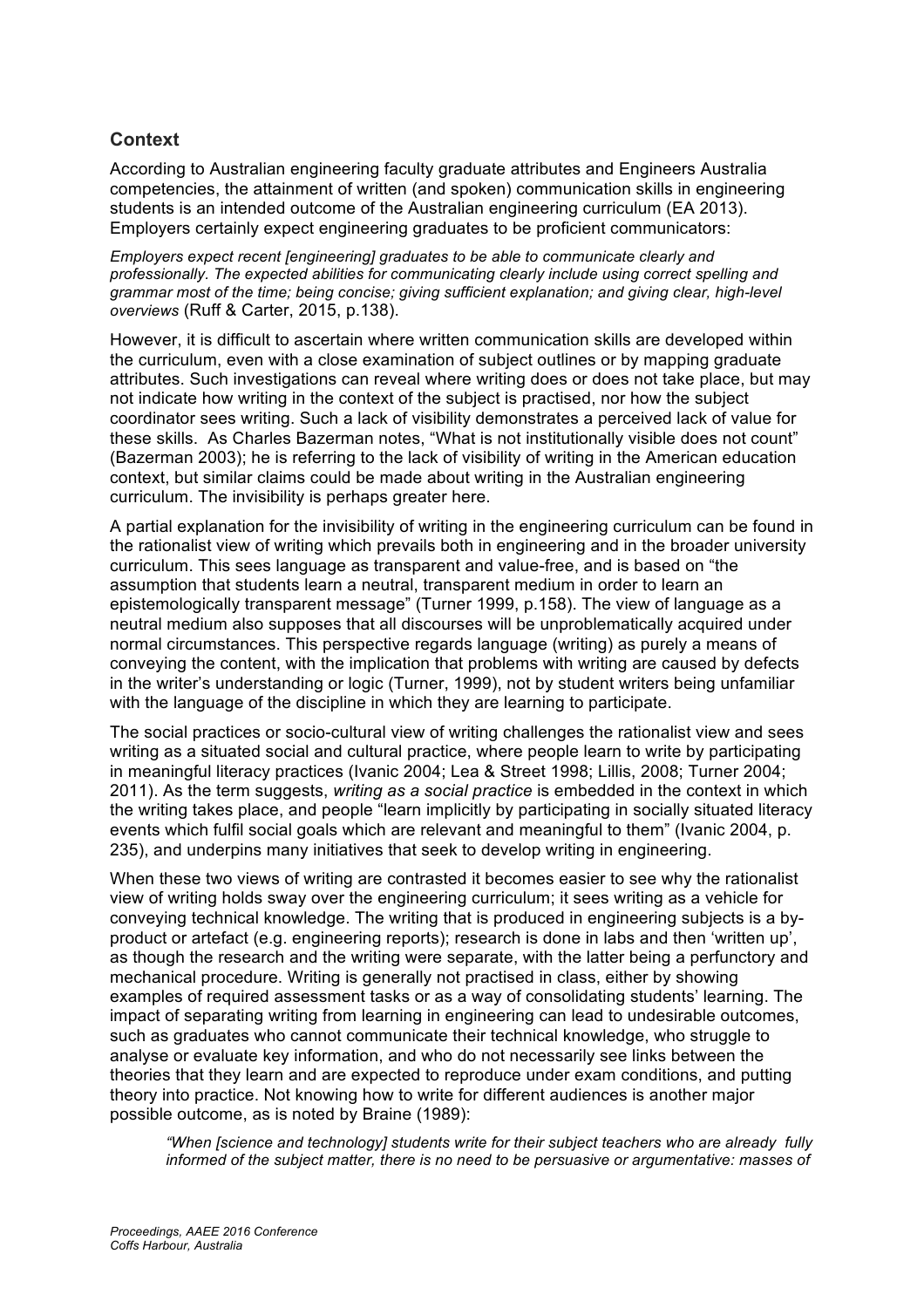*data can be regurgitated, often in a rambling and disorganized fashion. Subject teachers may only check for content…" (*Braine,1989, p.13).

Professional engineers are expected to communicate to a wide range of stakeholders from diverse backgrounds, but it is difficult to see where in the curriculum they get practice in doing this. As the above quotation illustrates, there is rarely an explicit expectation for students to organise, persuade, or argue: as long as the 'content' can be found in the student text, it will frequently be assessed as 'satisfactory'.

The underlying assumption is that students will acquire the necessary writing skills by osmosis through exposure to the expert writing of their instructors. The rationalist view of writing does not consider what happens when, for example, there are lecturers who are not proficient writers themselves, either because they are teaching in their second language or because they are products of an engineering curriculum that does not practise or develop writing.

According to this perspective, students who enter an engineering degree program with less than adequate writing abilities need to be 'fixed', usually by a stand-alone communication subject or by generic workshops on writing which are decontextualised from disciplinary knowledge (Wingate 2006). This assumption also positions the development of writing in engineering as someone else's problem, as evidenced in this quote from a US engineering academic: "…it's not my job to teach them how to write; I'm not a writing instructor" (Kranov, 2009, p. 14.1.6). Similar perspectives from Australian engineering academics have been reported on in a study by Author A & Author B (2016).

In order to address this gap in the engineering curriculum, many initiatives and interventions using a range of approaches have attempted - often successfully - to develop engineering students' writing in an engineering subject or across an engineering program (e.g. Carter, Ferzli, & Wiebe, 2007; Herrington, 1985; Hilgers, Hussey, & Stitt-Bergh, 1999; Lord, 2009; Mort & Drury, 2012; Pflueger, Weissbach, & Gallagher, 2015). However, when the funding has run out or the champion has moved on, the engineering curriculum reverts to the default engineering science focus, with its emphasis on technical knowledge that can be tested by short-answer examinations measuring individual knowledge acquisition or reproduction of facts. Writing in the engineering curriculum, whether as a means of writing to learn or as a form of communicating ideas, withers on the vine again.

#### **Purpose**

The range and number of interventions that seek to address student writing in engineering demonstrates the continuing need for something to shift in the engineering curriculum. It also raises the question of what holds the practices in place that prevent writing from being seen as part of what engineers do, on par with calculations, measurements and working with formulae. There is little research in this area, and even less on the perspectives of engineering academics about writing in the degree programs in which they teach, which makes the current study timely, highly relevant and original. In this study, we are attempting to identify what keeps writing in the margins of the engineering curriculum; why do so many initiatives succeed in the short term only to fade away when the people behind the change move on? Another research question that emerges is what it would take to make writing part of the learning process of doing engineering. In attempting to answer these questions, we have decided to explore engineering academics' perspectives of writing in the engineering curriculum; thus the focus is on individual engineering academics, the subjects they coordinate, and the writing practices that are part of their subject.

We are looking at the practices that are enacted in this context; what the engineering academics say and do in their teaching; how they relate to their students, and what the students are required to do in these subjects. These practices include opportunities for students to practise or develop proficiency in different types of writing, and approaches to assessment of student writing. As practices are at the centre of what is being investigated, it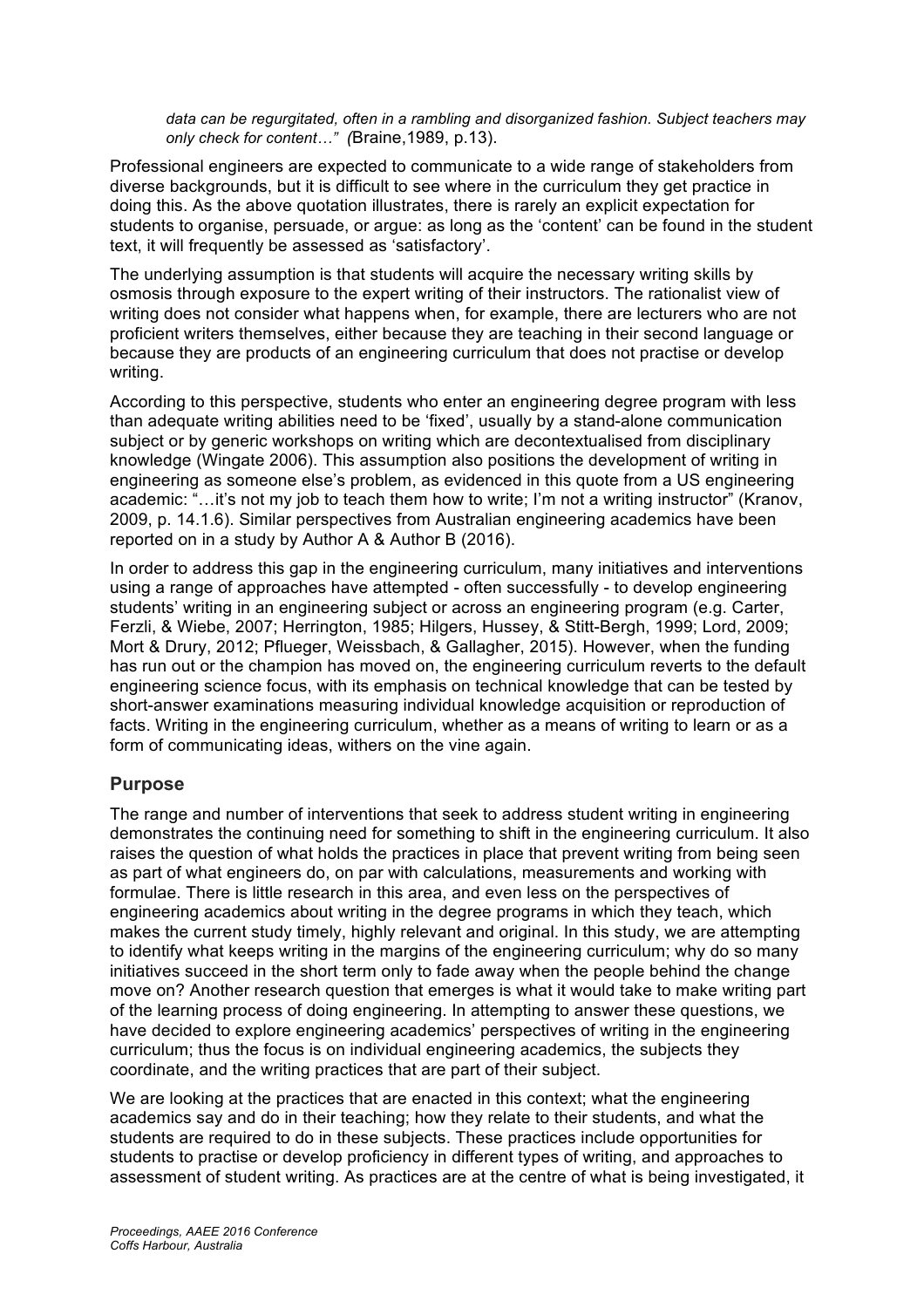is logical to use practice theory as a theoretical and methodological perspective. Previous publications based on this study have used activity theory as interpreted by Engestrom (2003); (Goldsmith & Willey 2015; 2016); for this paper we are using the lens of practice architectures theory. An examination of the arrangements – the practice architectures – that hold the invisibility of writing practices in the engineering curriculum in place, can provide an understanding of how this situation has come about, and suggest ways of making sustainable change. The application of practice architectures theory provides a way of revealing "deeply embedded beliefs and taken-for-granted discourses...that can enable and constrain the practices of...educators" (Salamon, Sumsion, Press & Harrison 2014 p. 1).

Practice architectures theory (e.g. Kemmis & Mutton, 2012) has evolved from Schatzki's practice theory (e.g. Schatzki 2012), where the focus is on the site of practice, how the practice is conducted, its temporal and physical location, and the arrangements that hold it in place. PAT can allow investigators to see not only what is happening in a practice, but how this has come to be and why certain practices become 'the way we do things around here'. In addition to providing a lens to analyse practices and what lies behind them, PAT also provides the language to discuss the complex interplay of forces that create conditions in which certain types of learning are constrained and other types of learning are enabled. It does this by identifying three different kinds of arrangements that exist simultaneously in a site of practice, and which hold those practices in place: cultural-discursive arrangements, material-economic arrangements and social-political arrangements.

An example of practice architectures of writing practices in the engineering curriculum in a particular engineering faculty might be as follows: comments by students and staff such as "You don't need to be able to write to be an engineer" (cultural-discursive arrangements); assessment tasks that involve no writing (material-economic arrangements); assessment criteria for written assignments that do not include the quality of writing , in addition to the "low status of teaching compared to research in many institutions" (Goodhew, 2010, p. 95) (social-political arrangements). These arrangements interact with one another not only to constrain the learning of writing practices but also to enable learning that valorises the acquisition of knowledge which can be reproduced and measured by short answer exam questions. The application of PAT as an analytical tool uses practice architectures in combination with the sayings, doings and relatings of participants in a site of practice to reveal how practices influence practice architectures and vice versa. This relationship is illustrated in figure 1, which shows how the elements of a practice, represented by the circular arrows within the diagram (sayings, doings and relatings) are held in place by practice architectures, represented by the circles of the diagram (the arrangements). All of these interact with one another to enact the project, represented by the large horizontal arrow, which is the intended outcome of the practice.



The sayings, doings and relatings of a practice are held in place by practice architectures

Fig.1: Practice architectures (Adapted from Kemmis 2013, p.3)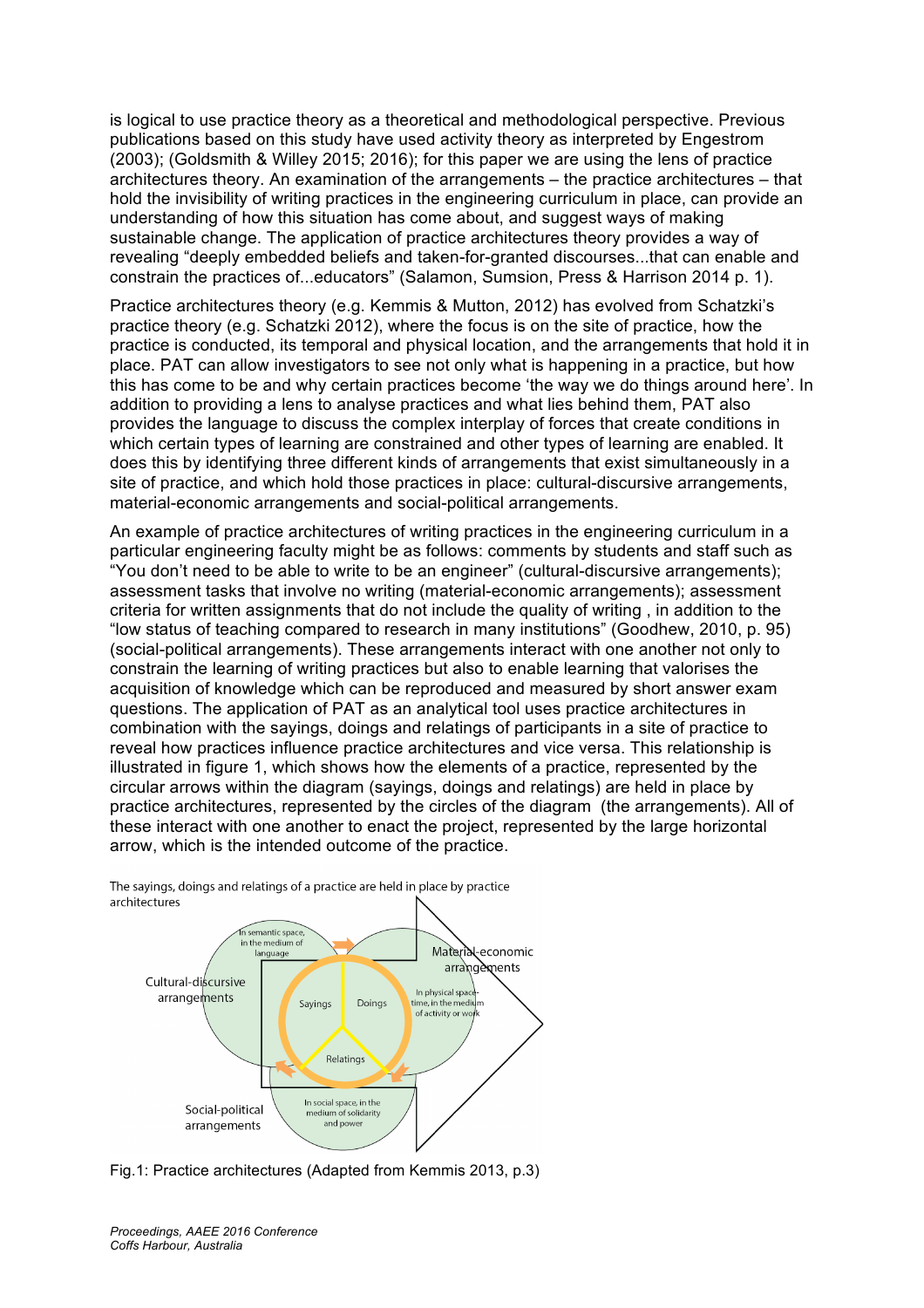## **Approach**

The first phase of this study was the recruitment of engineering academics who coordinate an engineering subject in undergraduate or postgraduate degree programs in Australian universities. Subject coordinators were selected as they have considerable control over subject content, teaching approaches and assessment practices. Potential participants at a number of Australian universities were contacted by email and invited to participate. Nine participants were recruited from five institutions; all the participants teach technical subjects from a wide range of engineering disciplines. The participants were asked to provide relevant documents such as subject outlines, support documents and samples of student assignments if available. Published writing by the participants (available in the public domain) was also included. The documents were analysed and the participants were then interviewed using semi-structured questions to investigate how they view their students' writing practices, their own writing practices as engineers, and the writing practices of the engineering curriculum. Some participants consented to be observed when they were teaching; notes from these classroom observations were analysed as part of the data.

The interviews have been transcribed and analysed to identify key themes, using Concordance (Watt, 2011). The themes and other data are examined through the lens of practice architecture theory (PAT), using the local site of practices of the participant as the unit of analysis. For this paper we looked at how writing and communication skills more generally are spoken of in engineering faculties (cultural-discursive arrangements); what assessment tasks students are expected to do in their engineering subjects and whether and how subject coordinators demonstrate writing practices (material-economic arrangements), and the extent to which subject coordinators feel able to support students' writing in their subject (social-political arrangements). These arrangements are analysed in the *practice landscape* (Hemmings, Kemmis & Reupert, 2013, p.475) of the participants: the engineering subjects coordinated by the participants. The evidence for the practice architectures is provided by the analysis of documents such as subject outlines, descriptions of subjects and programs on the university website, assignment specifications and criteria for assessment provided by the subject coordinator, and interview comments. The evidence for the elements of practices in the sites of practice comes from the interviews, supported by the document analysis.

### **Results**

This section presents a PAT analysis of one participant's site of practice in the light of two key themes that have emerged from the study: 1. *Writing is not seen as a key part of doing engineering; 2. Modelling/practising writing is not seen as part of the subject coordinator's role.* The participant is Garth from University C (all participants and their institutions have been de-identified and given pseudonyms in accordance with ethical conduct for qualitative research).

The practice landscape (Garth's subject) is a  $3<sup>rd</sup>$  year engineering subject, with a cohort size of approximately 300. The students in his subject have done two years of civil engineering, and Garth's subject introduces them to the key concepts involved in a specific aspect of civil engineering. The *Project* (the intended outcome) of Garth's site is to make sure that students cover many different topics that are included in Garth's subject. The following analysis shows the practice architectures – what keeps the practices in place - of Garth's site of practice, which is the subject that he teaches, how he teaches and assesses it, and what students are required to do in his subject. We examine also the elements of practices – the sayings, doings and relatings – that are enabled or constrained by the practice architectures. The analysis focuses on the practice architectures as they relate to the key themes.

*Theme 1: Writing is not seen as a key part of doing engineering*

**The cultural-discursive arrangements and sayings**: Garth's subject outline states: "assumed knowledge: previous subjects in engineering" (Garth subject outline 2013 p.1).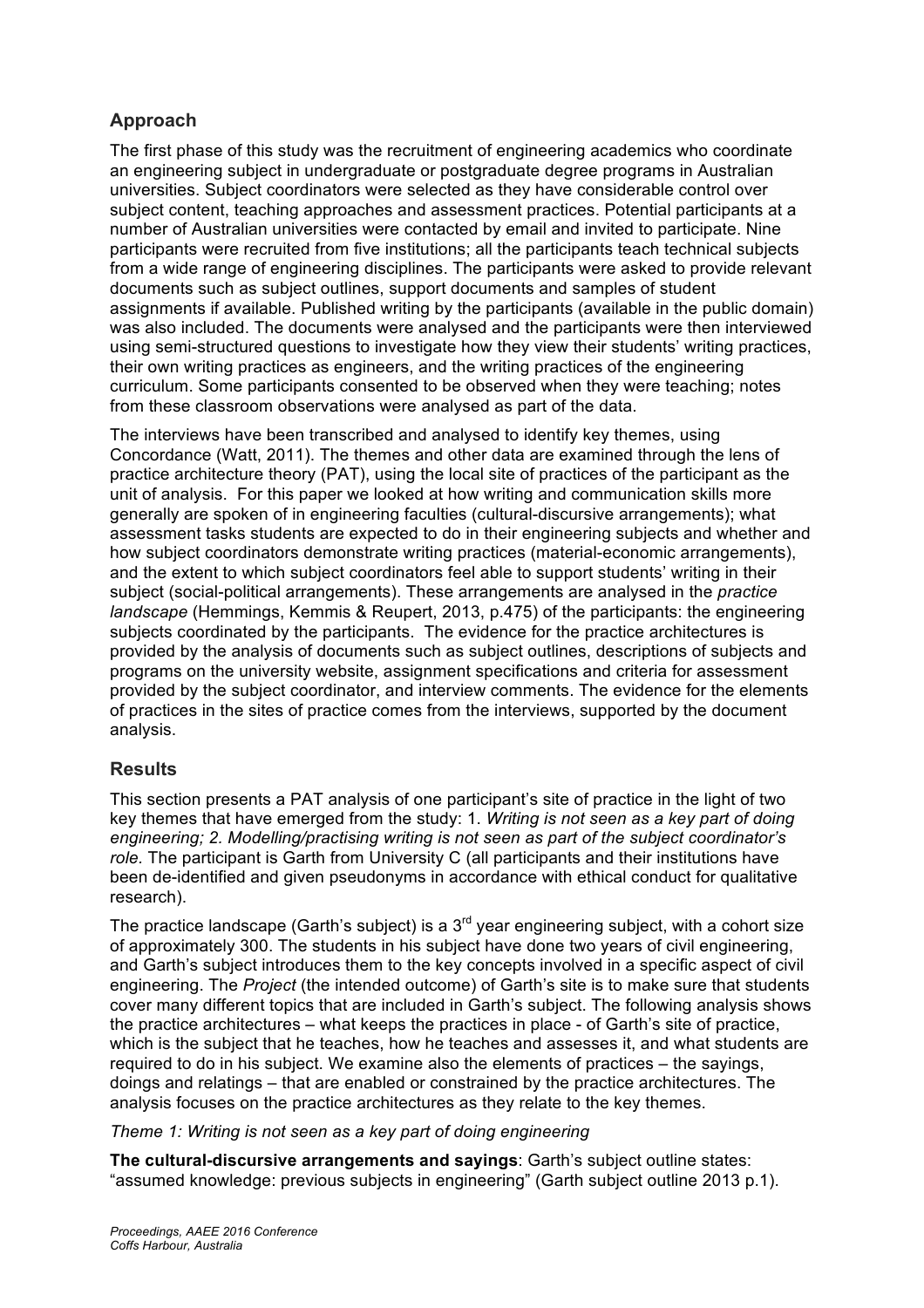Students are in the third year of their engineering degree program. There is no expectation that students would have knowledge of how to write descriptions, although they are required to do this in final exam: "they have to describe some standard process of …system design…" (Garth, interview). If a certain level of writing competence is not a stated expectation in the subject, students can assume that it is not necessary or that it is of low status.

The subject outline has 6 learning outcomes, including: "5. Apply a professional dialogue with specialists and non-specialists by way of written documents and drawings" (Garth subject outline 2013 p.1) but there is no mention of writing or drawing in the description of content or of assessment tasks. If these forms of communication are not made visible in the subject documents, they can be regarded as not important (Bazerman, 2003).

Assessment criteria for the assignments are provided in separate documents. The assessment criterion for communication in the  $1<sup>st</sup>$  assignment is: "Demonstrate effective written communication to an audience of discipline specialists"; it has descriptors that allocate marks for correct formatting, correct spelling & neat drawings. There are no descriptors for effectiveness of communication. Garth comments that a few years ago he would have expected students to be able to write descriptions, but now he knows the students so he no longer has that expectation. Students look to the subject coordinator and to the subject documents to provide guidance on what they are expected to do and learn in the subject, and at what level. If students do not see that they are expected to write at a certain level, the majority will put in sufficient effort to complete a task, and will focus on learning the propositional or technical knowledge that is tested in an exam (see also Gardner, Goldsmith & Vessalas, 2016). Garth acknowledges the lack of emphasis on writing in the curriculum of his faculty:

*Writing practice was not sufficiently highlighted in the current curriculum. We believe it's quite important but there are so many other important things that we want to include and teach* (Garth, interview).

The subject outline lists a group project as one of the assessment tasks, but does not use the word 'report'. It refers to the 'submission documentation'. A common challenge for students is to decipher the expected format of written assessment tasks; the difficulty of the challenge increases when subject coordinators use instructional words interchangeably (submission/report) or add confusion through a lack of clarity.

**Material-economic arrangements and doings:** The weighting of assessment tasks is 20% for each of two assignments, 60% for the final exam; this directs students to focus on propositional (technical) knowledge. Garth replaced the group project with assignments that require students to solve mathematical problems, possibly in order to cover all the topics that were seen to be important:

*The two assignments, the students don't have to write anything in professional style. It is actually just problem solving questions. So they don't really have to describe anything, all right, they just solve some mathematical questions in transport and that's it. That really doesn't count, not really relevant but we still have it [in the subject outline]* (Garth, interview)

Weighting of different assessment tasks shows the relative importance of types of knowledge in the subject/curriculum: the emphasis is on knowledge that can be reproduced under exam conditions.

**Social-political arrangements and relatings:** Feedback on writing occurs only after the students submit the assignments for assessment; this sets up writing as a performance to be produced and assessed summatively in assignments and the exam, but not practised throughout the semester. This can reinforce the message to the students that they do not need to focus on the quality of their writing. Garth recognises that writing is important but it is more important to cover as many topics as possible; writing becomes a lower priority and is seen by students (and some staff?) as something not to be taken seriously.

*Interviewer: So do you actually comment on anything when you're marking the exams?*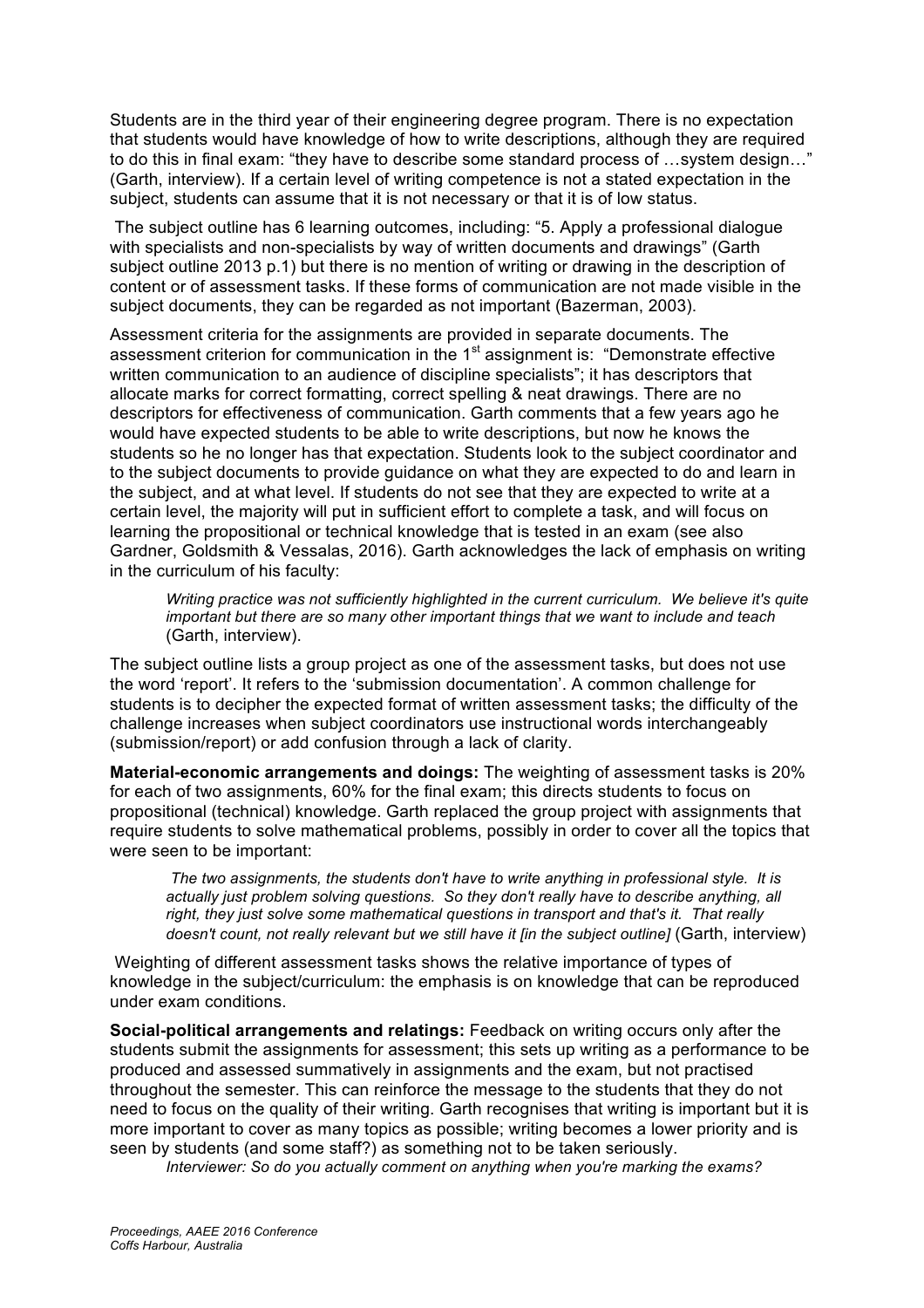*Garth: That's a good question. I used to do that but not anymore…Because I don't think students really read my comments and take it seriously* (Garth, interview).

*Theme 2: Modelling/practising writing is not seen as part of the subject coordinator's role*

**Cultural-discursive arrangements and sayings:** Information in the subject outline and additional assignment documents outline the assessment task but say nothing about writing or about producing a report. The final summative exam is expected to measure learning outcome 5, but there is no provision of practice or of modelling of the "professional dialogue":

*...in their final exam questions there are some question types that they have to describe some standard process of …system design...We try to look at their writing style; if their writing style is professional or is just a very casual style. We try to include that in our writing criteria* (Garth interview).

Somehow the students are expected to acquire the ability to "apply a professional dialogue", without practising in class or in the assessment tasks, and without seeing a model of the kind of writing they might aspire to produce. And yet they are examined on this.

**Material-economic arrangements and doings**: The teaching activities in tutorials emphasise practising technical questions. Writing is assessed in the final exam but not practised in the tutorials. Garth does not show  $3<sup>rd</sup>$  year students his writing as he does not see it to be relevant (but he shows his research writing to the  $4<sup>th</sup>$  year thesis students). "We have tutorials every week and we don't miss any tutorial. But, we use most of the tutorial times to practise those technical questions". In response to the question: do students get opportunities to practise the kind of writing that they're being asked to produce in the exam? Garth: "Unfortunately no. That's a good point". The doing in the tutorials is all about practising the technical questions. This also relates to the 1<sup>st</sup> theme in this analysis, as Garth (who is by no means alone in this) can separate the practice of technical knowledge from writing/communicating, but does not seem to be able to put them together, to see that practising technical questions can be combined with students discussing, explaining, clarifying with one another verbally and in writing.

**Social-political arrangements and relatings**: The assessment practices emphasise getting marks, so students will focus on feedback on their writing only when it can impact their grades. There is a significant shift in expectations from both engineering academics of fourth year students, and from the fourth year students themselves about the importance of writing because the major assessment task is a written artefact of some kind: often a capstone project report or an honours thesis. Students below fourth year are not expected to take writing seriously; they are at the very outer edge of the community of practice and are not shown the subject coordinator's research writing. Garth comments that: "But I found that most of the students don't have that thing [know how to write descriptions, justifications] in their third year" (Garth, interview). It then becomes a mystery as to where the students will acquire this knowledge, if it is not made explicit, not practised, and not emphasised. When the expectation is made explicit, there appears to be a miraculous transformation:

*But, I think in their fourth year their writing skills actually improve somehow... Well, some students take the fourth year project more seriously than the third year. That's why it's better; their practices improve their writing skill* (Garth, interview).

Equally miraculous is where the practices come from, if not from the learning that students do in their subjects.

### **Discussion**

From this analysis we can see how the application of PAT can uncover the 'silent narratives' (Bone, 2008 in Salamon et al. 2014) that construct the practices within Garth's practice landscape. The analysis of the evidence for themes 1 and 2 (writing is not seen as a key part of doing engineering; modelling/practising writing is not seen as part of the subject coordinator's role) shows how the interaction of the three types of arrangements works to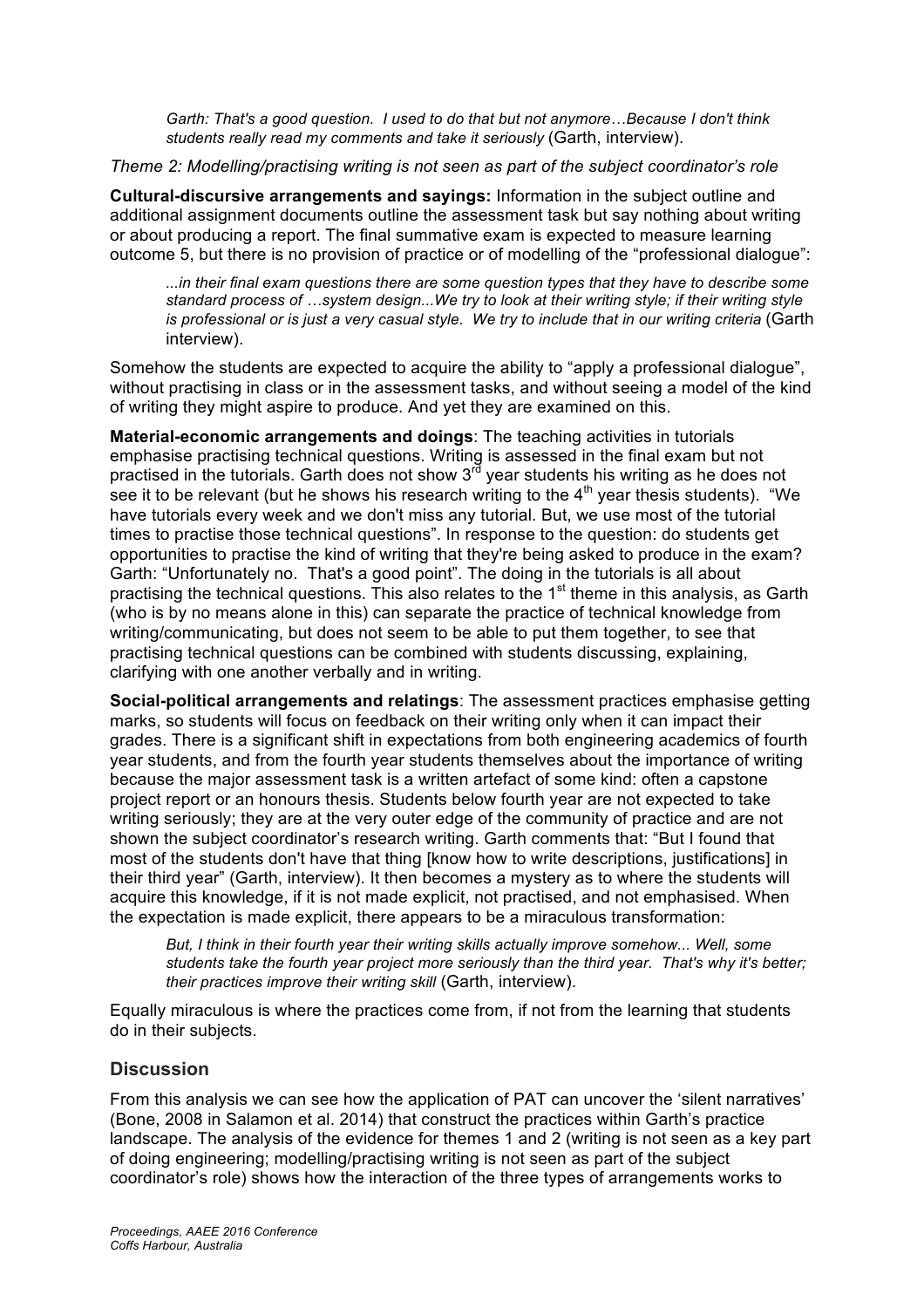hold practices in place. The prevailing impression is that of a subject coordinator whose teaching practices are shaped by the practice architectures of his faculty, of his school and of the colleague in his school, and of his previous experiences. These practices enable the acquisition of technical knowledge divorced from writing, and simultaneously constrain the development of writing as part of what and how his students could learn. As has previously been noted, the separation of writing from content can result in students (graduates) focusing on reproducing information without considering who is to read it, or how it is to be understood and interpreted.

These practices consolidate the cultural-discursive arrangements that can be detected in many engineering subjects where writing or communication skills are seen as separate from technical knowledge. Furthermore, what is *not* said is also part of the cultural-discursive arrangements: if writing/communication is not listed as a subject or task learning outcome, it has no presence for the students. When this effect is multiplied over the majority of engineering subjects, the impact is strong and clear: engineering is about technical knowledge, and has little to do with communication.

Because of these pressures, it becomes unthinkable and undoable to have writing practices take up space in the teaching activities of his subject, "because there are so many other important things that we want to include and teach". Garth's comment illustrates how the cultural-discursive arrangements, material-economic arrangements and social-political arrangements interact to constrain the practice of writing in the engineering curriculum. There is too little time in the class or the semester, or it is not someone's job to teach writing, or writing is important but not quite as important as the technical or propositional knowledge taught by the subject coordinator.

*So we have too many things that we want to teach and we only have 13 weeks. So we actually use tutorial times, most of the tutorial times, to teach something, do a practice. So I thought that is the best way to utilise the time but by doing that there's no practice actually for a student to improve their writing skill* (Garth, interview).

As has been previously noted, Garth does not see opportunities to link written or oral communication with technical knowledge. There is also a sense from his interview comments that Garth seems to lack agency, or to be unwilling to exercise it. He recognises that there are gaps in the system, commenting on this several times throughout the interview, but does not take steps to address these gaps, even when it is within his control to do so. It may be that the practice architectures of his faculty seem so immovable to him that any actions of his would be futile. On the other hand, his is not the only subject outline that claims to develop communication skills without including teaching, learning, or assessment activities that provide opportunities for writing or speaking (Goldsmith & Willey 2016).

### **Conclusions**

The analysis of these practices highlights not only the absence or invisibility of writing practices in a subject, but how and why writing/ communication more generally, becomes invisible throughout the engineering curriculum. It also shows a way forward. If engineering academics can start to say and think that writing is part of engineering, if they include writing and discussing as part of the learning practices of their subjects, if they begin to value communication as a core graduate attribute that they can develop in their students, written and spoken communication can be visible and be sustained. Engineering academics do not need to teach writing, but they do need to practise it, as writers and as educators.

### **References**

Bazerman, C. (2003). What is not institutionally visible does not count: The problem of making activity assessable, accountable, and plannable. *Writing selves/writing societies: Research from activity perspectives*, 428-83.

Braine, G. (1989). Writing in science and technology: An analysis of assignments from ten undergraduate courses. *English for Specific Purposes,* 8, 3-15.